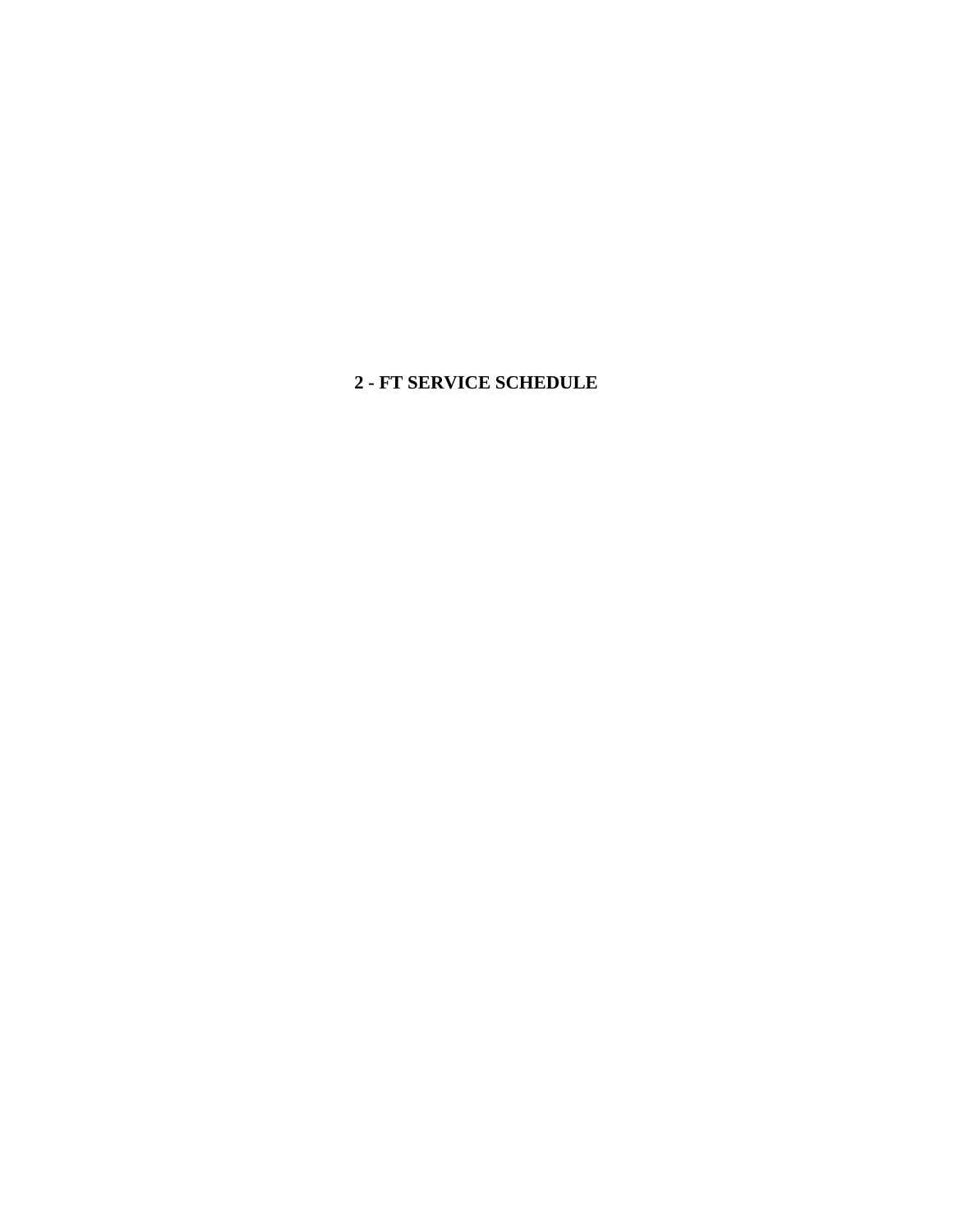# TABLE OF CONTENTS

| ARTICLE        | <b>DESCRIPTION</b>                     | PAGE           |
|----------------|----------------------------------------|----------------|
|                | <b>INTRODUCTION</b>                    | 2              |
| $\overline{2}$ | <b>AVAILABILITY</b>                    | 2              |
| 3              | APPLICABILITY AND CHARACTER OF SERVICE | 3              |
| $\overline{4}$ | <b>CAPACITY ALLOCATION</b>             | $\overline{4}$ |
| 5              | <b>ASSIGNMENT</b>                      | $\overline{4}$ |
| 6              | <b>RENEWAL RIGHT</b>                   | 5              |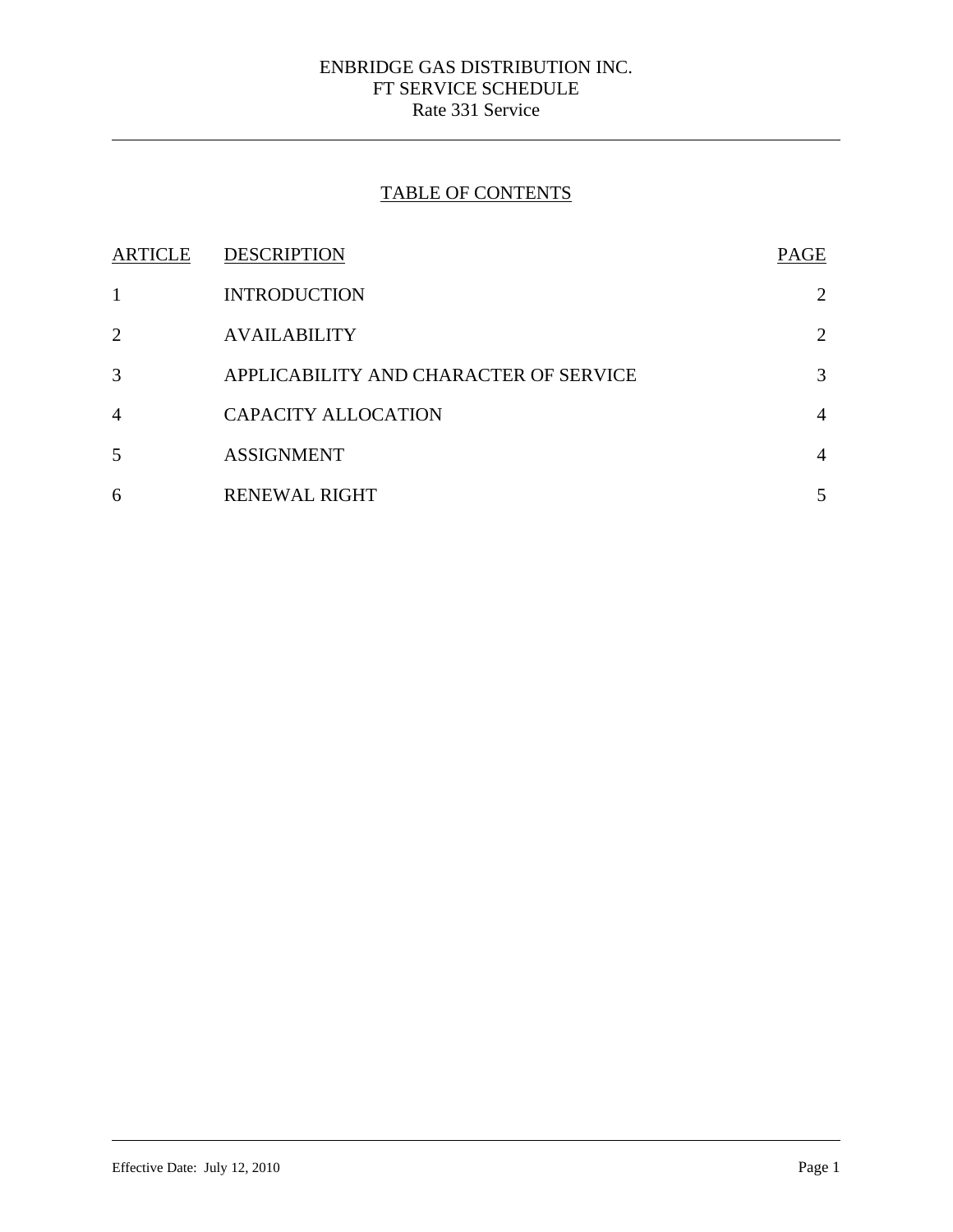### **1 INTRODUCTION**

 $\overline{a}$ 

- 1.1 The terms and symbols used herein that are set forth in Article 2 of the Defined Terms shall be construed to have the meaning described therein, unless otherwise defined in this Service Schedule.
- 1.2 The General Terms and Conditions are applicable to this Service Schedule and are hereby made a part hereof. If there is any conflict between the provisions of this Service Schedule and the General Terms and Conditions, the provisions of this Service Schedule shall prevail.

# **2 AVAILABILITY**

- 2.1 Any Shipper will be eligible to receive Service pursuant to this Service Schedule if Shipper:
	- (a) has entered into a Service Agreement with Transporter for Service pursuant to this Service Schedule, having a Term of at least Month; and
	- (b) has provided Transporter with adequate assurances that arrangements have been made whereby the Union Gas will receive and transport gas delivered by Transporter to Shipper, or for Shipper's account, at Dawn; and
	- (c) has provided Transporter with financial security if required by Transporter pursuant to Article 14 of the General Terms and Conditions.
- 2.2 Notwithstanding Section 2.1(a), in the event that Transporter determines (acting reasonably) that it requires Tecumseh Pipeline Expansion Facilities in order to provide Service pursuant to this Service Schedule, Transporter shall have the discretion (acting reasonably) to require that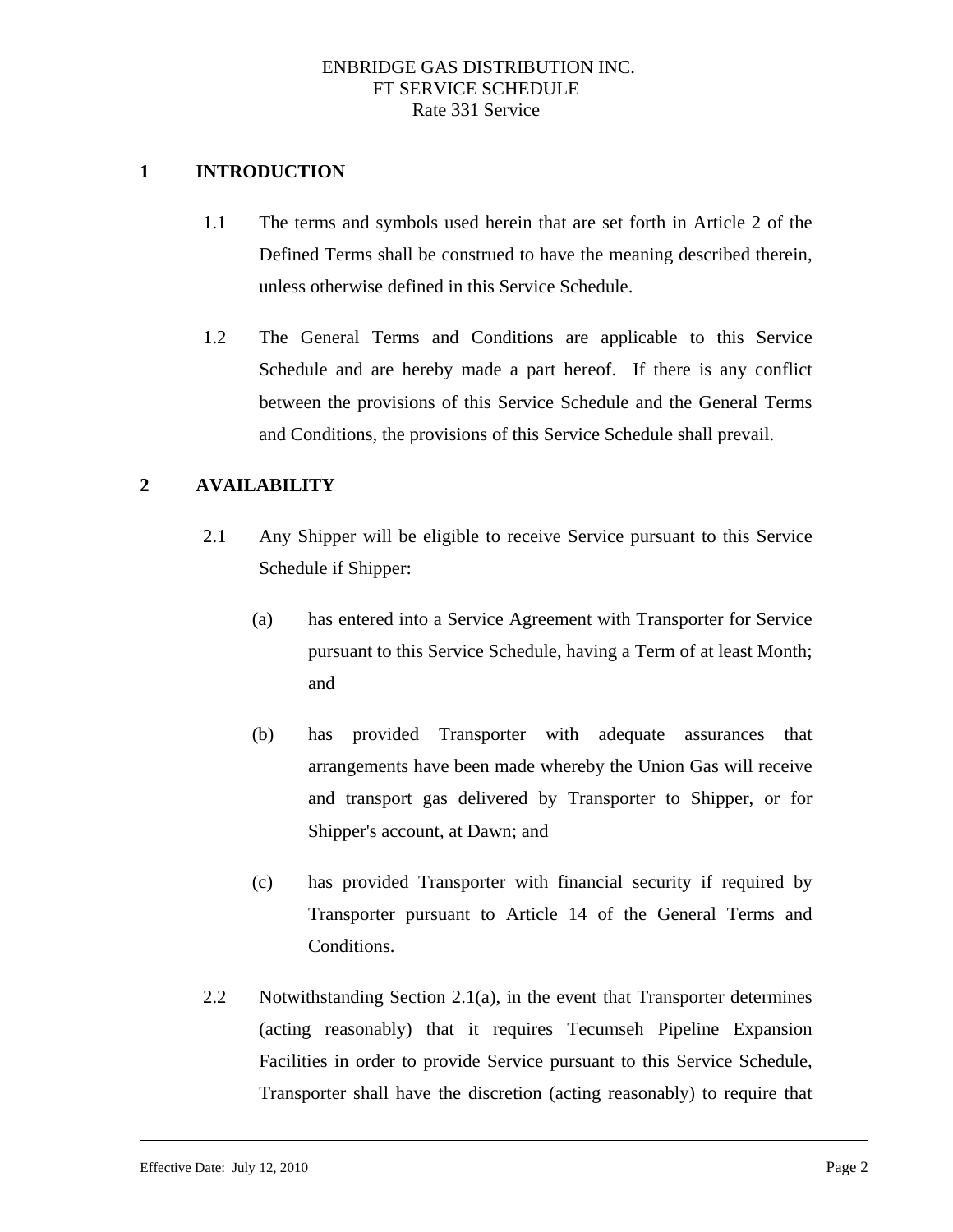every corresponding Service Agreement has a Term of up to 10 Contract Years.

### **3 APPLICABILITY AND CHARACTER OF SERVICE**

 $\overline{a}$ 

- 3.1 This Service Schedule applies to all Service provided by Transporter to Shipper pursuant to the Service Agreement referred to in Section 2.1(a).
- 3.2 Service under this Service Schedule on any Day consists of:
	- (a) the receipt of gas from Shipper, or for Shipper's account, at Tecumseh according to Transporter's applicable Confirmation(s) for the Day, up to Shipper's Maximum Daily Volume;
	- (b) the transportation of such gas on the Tecumseh Pipeline; and
	- (c) the delivery of such gas to Shipper, or for Shipper's account, at Dawn according to Transporter's applicable Confirmation(s) for the Day, up to Shipper's Maximum Daily Volume.
- 3.3 Nominations shall be made, and may be changed or otherwise adjusted, in accordance with Article 9 of the General Terms and Conditions.
- 3.4 Service hereunder for any Shipper shall not be subject to suspension, except as provided in Section 3.3 or 6.3 of the General Terms and Conditions, or to curtailment or interruption, except as provided in Article 7 of the General Terms and Conditions.

# **4 CAPACITY ALLOCATION**

4.1 Transporter shall allocate the amount of Tecumseh Pipeline Capacity that is or becomes available for FT Service by offering the corresponding amount of FT Service by means of an Open Season. Transporter will do so whether or not that amount of Tecumseh Pipeline Capacity would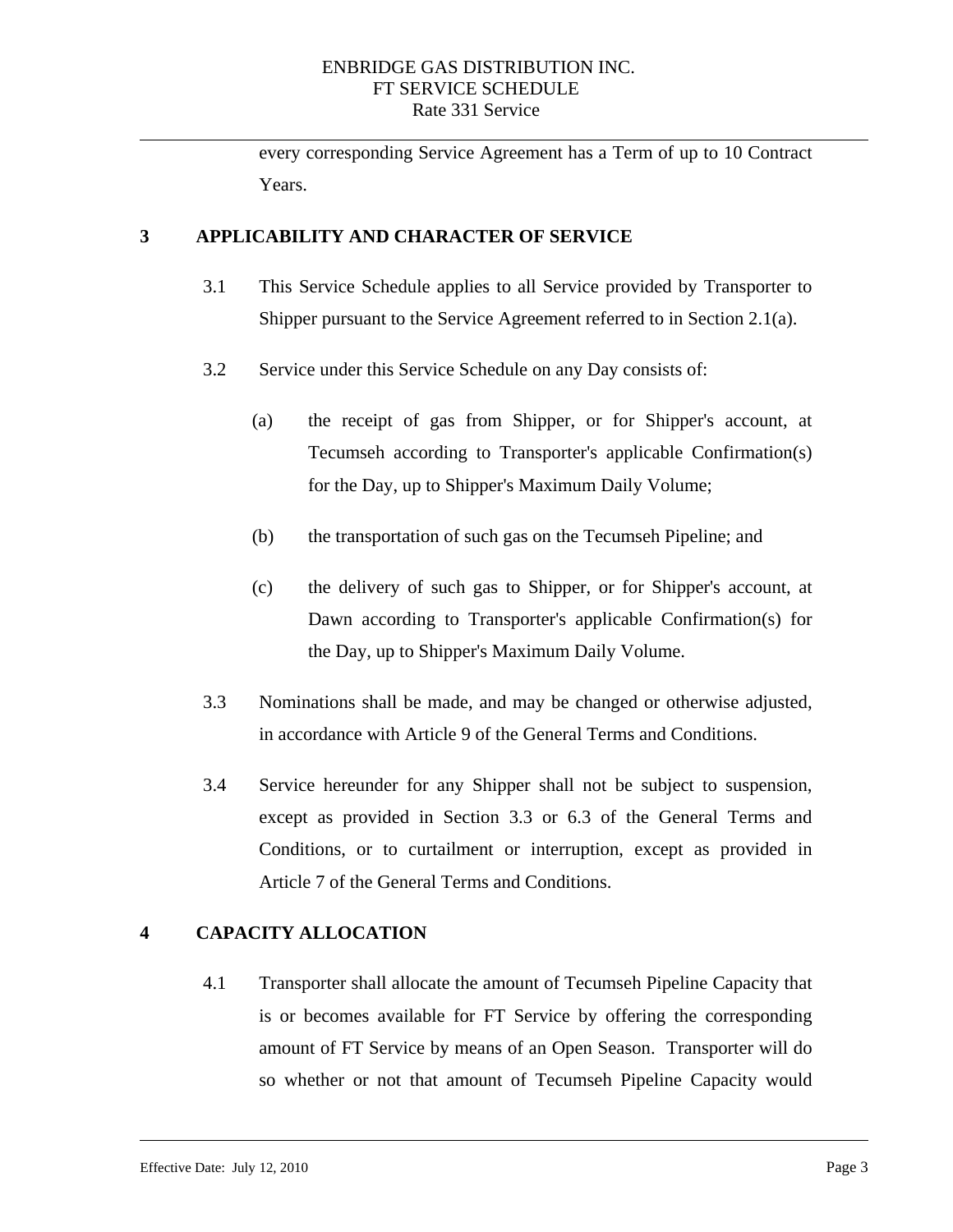become available by virtue of Transporter constructing and operating any Tecumseh Pipeline Expansion Facilities.

- 4.2 Transporter shall allocate the amount of Tecumseh Pipeline Capacity that, after an Open Season is closed, remains available for FT Service in accordance with Article 2 of the General Terms and Conditions.
- 4.3 Transporter shall conduct any such Open Season in accordance with the terms and conditions prescribed by the OEB either in its STAR or otherwise.

#### **5 ASSIGNMENT**

- 5.1 Either party to a Service Agreement may assign its entire interest in the Service Agreement to any person in connection with an arrangement whereby such person acquires all or substantially all of the assigning party's property and other assets, if such an assignment is required to complete the arrangement, and such person shall thereby have the rights and obligations of the assigning party under the Service Agreement.
- 5.2 Either party to a Service Agreement may mortgage, pledge, or assign its entire interest in the Service Agreement to any person as security for its indebtedness, and such person shall thereby have the rights and obligations of the assigning party under the Service Agreement in accordance with the provisions of the mortgage, pledge, or assignment.
- 5.3 Shipper may assign all or part of its interest in a Service Agreement for all or part of the term of the Service Agreement to any person who complies, to Transporter's satisfaction (acting reasonably), with Article 14 of the General Terms and Conditions, and such person shall thereby succeed to the assigned rights and obligations of Shipper under the Service Agreement.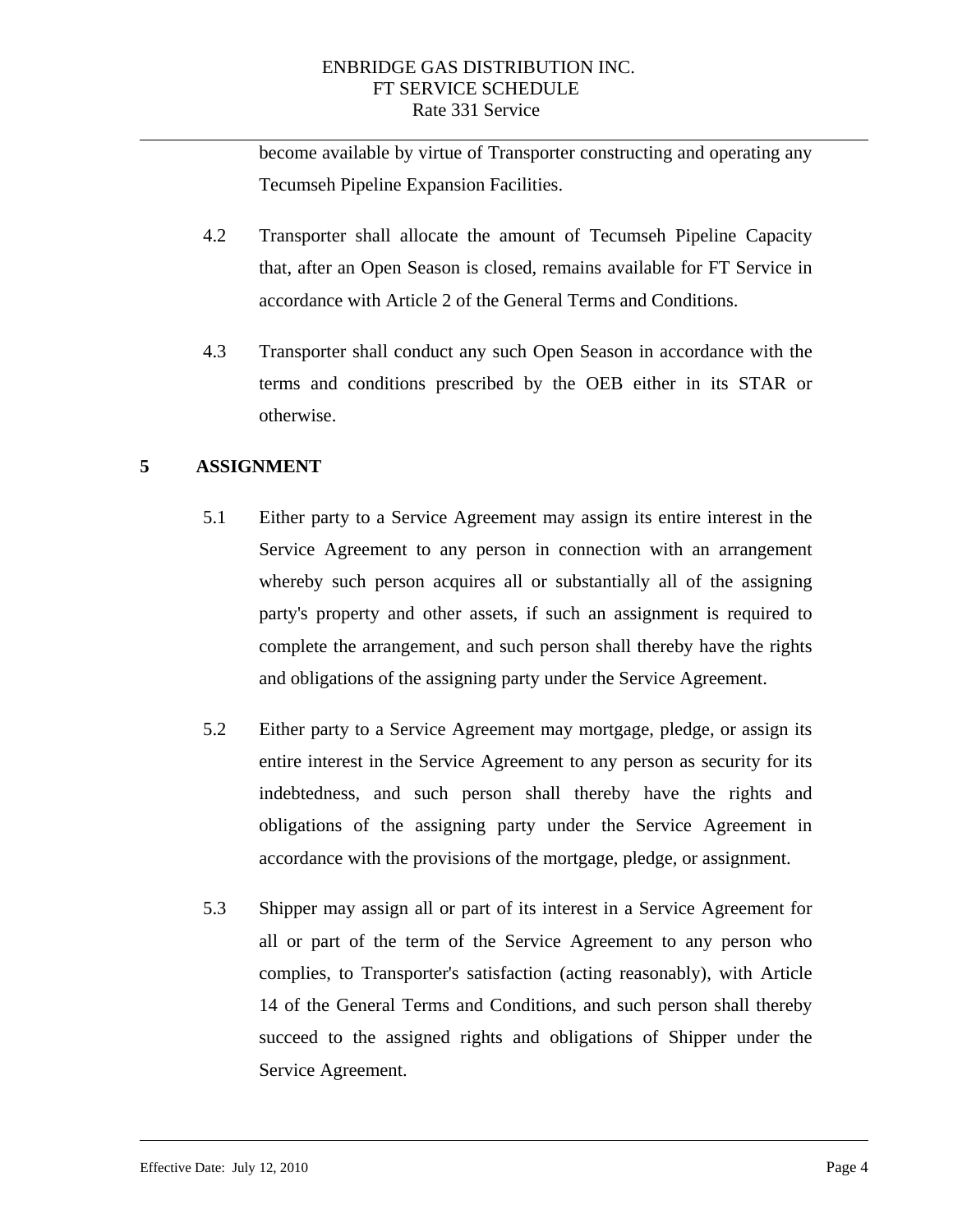- 5.4 Shipper may assign, upon notice to Transporter, all or part of Shipper's rights (service entitlement) for all or part of the Term of a Service Agreement, without the consent of Transporter, to any person if Shipper retains ultimate responsibility, vis-à-vis Transporter, for the performance of all of Shipper's obligations under the Service Agreement.
- 5.5 An assignment by Shipper may only involve the assignee receiving Service during any Month at a premium or a discount from Transporter's applicable tolls if Transporter continues to receive full payment of Transporter's applicable tolls.
- 5.6 Except as provided in this Article 5, neither party to the Service Agreement may assign all or part of its interest in the Service Agreement without the consent of the other party, which consent shall not be unreasonably withheld.

#### **6 RENEWAL RIGHT**

- 6.1 Shipper has the right (the "Renewal Right") of extending the existing Service Termination Date for a period of at least 12 Months (the "Renewal Term") and maintaining or reducing the existing Maximum Daily Volume during the Renewal Term if all of the following conditions are met:
	- (a) Shipper's Service Agreement has a Service Termination Date that would occur at least 12 Months subsequent to its Service Availability Date;
	- (b) Transporter receives a notice from Shipper electing to exercise the Renewal Right and setting out the extended Service Termination Date and the applicable Maximum Daily Volume (the "Renewal Provisions") no less than six months before the existing Service Termination Date; and